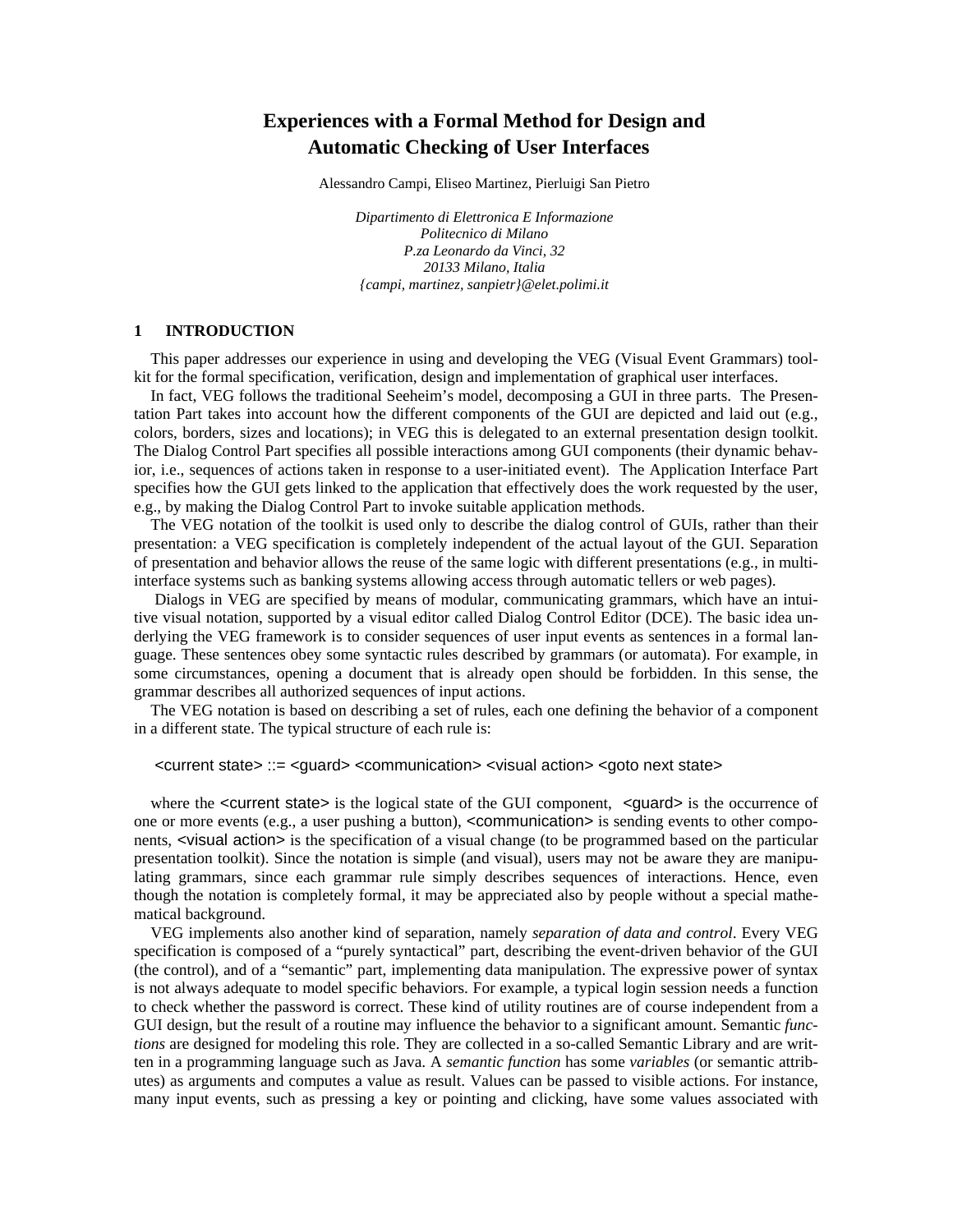them, such as the character entered or the numeric value selected on a scale. Hence, a VEG specification is actually a form of *attribute grammar*, a technique invented by D. Knuth in 1968 to make design of compilers more rigorous.

One of the main problem in complex GUI design is their *verification*: the reactive nature of eventdriven systems (such as a GUI) makes them much more difficult to test, since the output values strongly depend on the interaction that may occur during the computation. Hence, traditional techniques may be costly and inadequate. However, in VEG, the specification may be verified with the model checker Spin, in order to test consistency and correctness, to detect deadlocks and unreachable states, and also to generate test cases for validation purposes. Verification in VEG is completely automated and it is based on a safe (and very natural) abstraction of VEG specifications, which basically eliminates the data manipulation part (but still allows very detailed specifications). This addresses one of the major obstacles in the industrial spreading of formal methods, i.e., the perceived difficulty in their use. The price to be paid for this is that only certain kinds of properties (typically, safety properties) can be verified, while other properties (typically, liveness properties) cannot: simplicity is obtained at the cost of sacrificing generality.

In our opinion, one of the key points of GUI model-based design must be *automatic code generation*: predictably, we found no interest of programmers in models that have to be reprogrammed by hand, or in model that have to be extracted from existing code. Instead, they are mainly interested in simple, reliable visual techniques to quickly design a UI. VEG supports code generation, by using a customized parser generator (based on ANTLR). Since the layout is not described in VEG, the complete generation of a GUI is possible if the dialog model is linked to an actual presentation of the GUI. In the VEG environment, this link is based on a visual tool, called Visual Platform Editor, allowing the association of VEG events with presentation events. In fact, the VEG notation does not specify how user events are linked to the low-level events of the presentation. For instance, a VEG event *<go>* is not explicitly connected to a left-click of the mouse on a PushButton labeled Go, but this connection can be visually described by the VPE using button activation, menu selection or keystrokes shortcuts.

## **2 THE VEG TOOLKIT**

The VEG toolkit is designed to complement traditional presentation tools such as those provided by Java Workshop, Jbuilder, NetBeans or J++. The toolkit, developed in Java, includes a visual editor of VEG specifications, a parser generator and tools and libraries for linking specifications to the platform. The development process of a GUI using the VEG toolkit is depicted in Figure1.

The user interface developer interacts with the Dialog Control Editor (DCE) to write a VEG specification. DCE is a visual tool, which allows the UI developer to design graphically the behavioral aspects of a GUI. The grammar rules of VEG are described by means of a very simple and intuitive graphical representation, directly based on the (attribute) grammar rules. Each GUI component corresponds to a socalled VEG *model* describing its behavior. Within each model, UI developers may define a set of symbols, representing all conceptual events and actions the model deals with, as well as other symbols to represent the model state. Then, for each possible model state, one or more rules describes which events are acceptable, and what the desired response is. Different kinds of views for system components are offered, allowing a UI developer to concentrate on the relevant details. The specification can also be validated with syntax and type checking.

Following a UI developer request, DCE may produce two different specifications: the first one is an XML encoding of the VEG specification; the second one is the translation into the language of the SPIN model checker (Promela).

The UI developer may check the consistency of the specification, by using the Promela file as input to the Spin model checker. Model checking could be omitted by the UI developer, but it is essential for safety critical applications. Knowledge of Promela and of Spin is not required.

To produce the real application, the XML description of the interface is used by the Code Template Generator (based on the ANTLR parser generator) to build templates of the controller classes. These classes consist of a set of communicating parsers and semantic evaluators, with some parts yet to be filled with code.

The Visual Platform Editor (VPE), the component devoted to link the controller to the presentation, builds the final version of the code, automatically generating all the sequences of enabling and disabling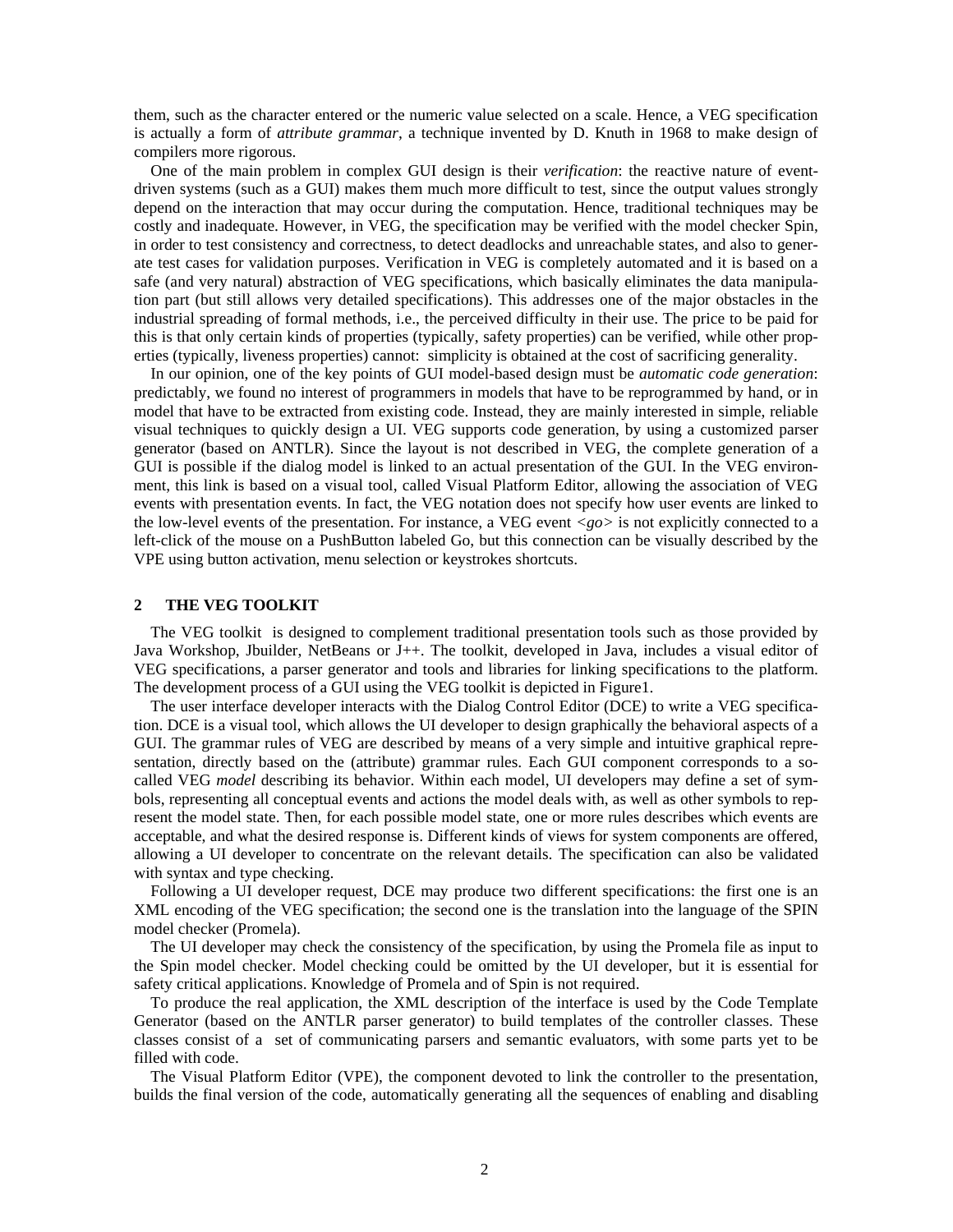of components necessary to make the graphical interface compliant with the VEG specification. VPE takes as input the XML description of the specification, the java templates of the Code Template Generator, and the java files of the presentation. Its output is the complete application, composed of the same files of the presentation enriched by the code that allows the controller to guide the visual interface and the code of the controller.



**Figure 1** The VEG development process.